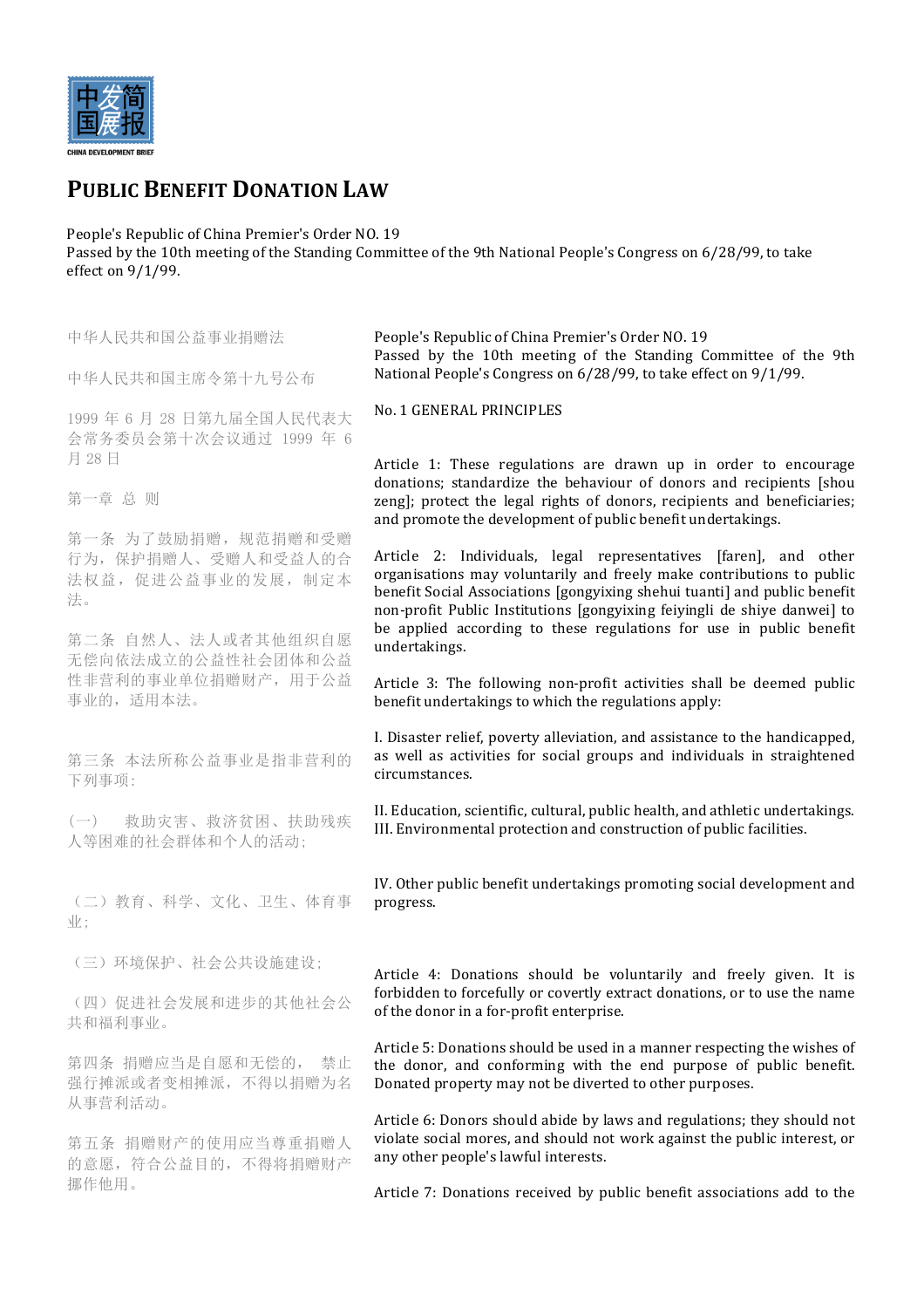第六条 捐赠应当遵守法律、法规,不得 违背社会公德,不得损害公共利益和其他 公民的合法权益。

第七条 公益性社会团体受赠的财产及其 增值为社会公共财产,受国家法律保护, 任何单位和个人不得侵占、挪用和损毁。

第八条 国家鼓励公益事业的发展,对公 益性社会团体和公益性非营利的事业单位 给予扶持和优待。

国家鼓励自然人、法人或者其他组织对公 益事业进行捐赠。

对公益事业捐赠有突出贡献的自然人、法 人或者其他组织,由人民政府或者有关部 门予以表彰。对捐赠人进行公开表彰,应 当事先征求捐赠人的意见。

第二章 捐赠和受赠

第九条 自然人、法人或者其他组织可以 选择符合其捐赠意愿的公益性社会团体和 公益性非营利的事业单位进行捐赠。捐赠 的财产应当 是其有权处分的合 法财产。

第十条 公益性社会团体和公益性非营利 的事业单位可以依照本法接受捐赠。本法 所称公益性社会团体是指依法成立的,以 发展公益事业为宗旨的基金会、慈善组织 等社会团体。

本法所称公益性非营利的事业单位是指依 法成立的,从事公益事业的不以营利为目 的的教育机构、科学研究机构、医疗卫生 机构、社会公共文化机构、社会公共体育 机构和社会福利机构等。

第十一条 在发生自然灾害时或者境外捐 赠人要求县级以上人民政府及其部门作为 受赠人时,县级以上人民政府及其部门可 以接受捐赠,并依照本法的有关规定对捐 赠财产进行管理。

县级以上人民政府及其部门可以将受赠财 产转交公益性社会团体或者公益性非营利 的事业单位;也可以按照捐赠人的意愿分 发或者兴办公益事业,但是不得以本机关 为受益对象。

第十二条 捐赠人可以与受赠人就捐赠财 产的种类、质量、数量和用途等内容订立 value of society, and therefore receive the protection of the nation's laws from seizure, embezzlement, or damage by any work unit or individual.

Article 8: The state encourages the development of public benefit undertakings, and grants support and preferential treatment to public benefit Social Associations and public benefit non-profit institutional work units.

The country encourages individuals, legal representatives, and other organisations to donate to public benefit undertakings.

The government has granted commendations to individuals, legal representatives, or other organisations that have made notable contributions to public benefit undertakings. Before undertaking public commendation of donors, the donor's opinion must first be solicited.

#### No. 2 DONORS AND RECIPIENTS

Article 9: Individuals, legal representatives, or other organisations may choose to donate to any public benefit Social Association or public benefit non-profit institutional work unit that is conducting activities. Donations should be the lawful property of the donor.

Article 10: Public benefit Social Associations and public benefit nonprofit institutional work units can receive donations according to these regulations. Regulations of so-called public benefit Social Associations are established with the principle aim of developing charities and other Social Associations.

Regulations of so-called public benefit non-profit institutional work units apply to organisations engaged in working towards public benefit non-profit purposes including education organisations, scientific research organisations, medical and public health organisations, social welfare organisations and so on.

Article 11: At the occurrence of a natural disaster or other circumstances in which a donor asks government departments above the county level [xian ji yi shang renmin zhengfu jiqi bumen] to receive donations, the government department above the county level can receive donations, and furthermore according to the related regulations, can undertake the management of donated property.

Government departments above the county level can pass received donations on to public benefit Social Associations or public benefit nonprofit work units; they can also, in accordance with the donor's wishes, distribute funds to set up public benefit undertakings, but they may not name their own organisation as the beneficiary.

Article 12: Donors may specify the quality, amount, and use of a donations by means of contracts with recipients. The donor has the right to decide the type, use, and amount of the donation.

Donors should fulfill the donation agreement, and according to the period of time and fashion arranged in the contract transfer the donated property to the recipient.

Article 13: Donors making contributions to public benefit undertaking construction projects should reach an agreement with the recipients arranging the construction project's funding, construction, management and use.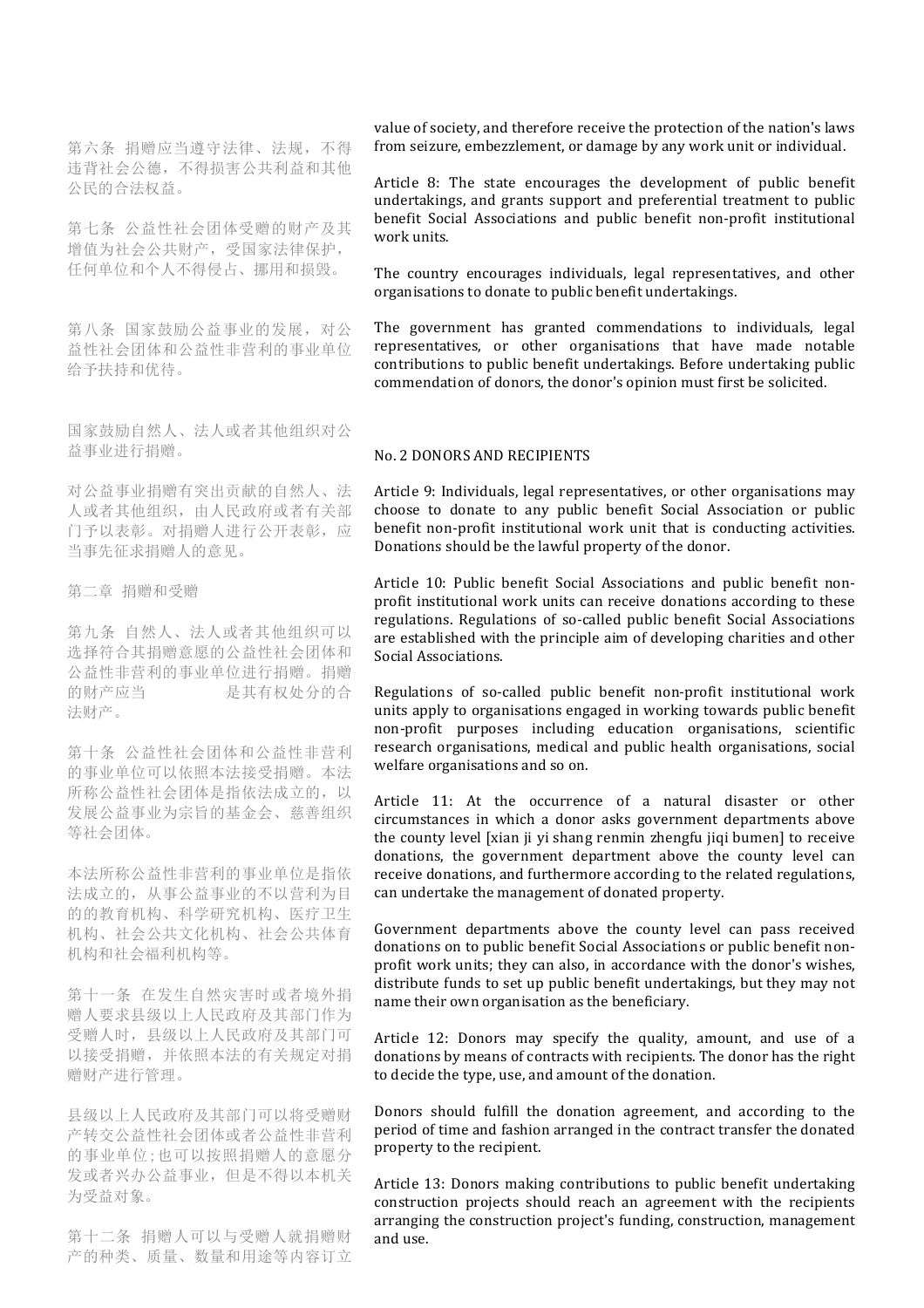捐赠协议。捐赠人有权决定捐赠的数量、 用途和方式。

捐赠人应当依法履行捐赠协议,按照捐赠 协议约定的期限和方式将捐赠财产转移给 受赠人。

第十三条 捐赠人捐赠财产兴建公益事业 工程项目,应当与受赠人订立捐赠协议, 对工程项目的资金、建设、管理和使用作 出约定。

捐赠的公益事业工程项目由受赠单位按照 国家有关规定办理项目审批手续,并组织 施工或者由受赠人和捐赠人共同组织施 工。工程质量应当符合国家质量标准。捐 赠的公益事业工程项目竣工后,受赠单位 应当将工程建设、建设资金的使用和工程 质量验收情况向捐赠人通报。

第十四条 捐赠人对于捐赠的公益事 业工 程项目可以留名纪念;捐赠人单独捐赠的 工程项目或者主要由捐赠人出资兴建的工 程项目,可以由捐赠人提出工程项目的名 称,报县级以上人民政府批准。

第十五条 境外捐赠人捐赠的财产,由受 赠人按照国家有关规定办理入境手续;捐 赠实行许可证管理的物品,由受赠人按照 国家有关规定办理许可证申领手续,海关 凭许可证验放、监管。

华侨向境内捐赠的,县级以上人民政府侨 务部门可以协助办理有关入境手续,为捐 赠人实施捐赠项目提供帮助。

第三章 捐赠财产的使用和管理

第十六条 受赠人接受捐赠后,应当向捐 赠人出具合法、有效的收据,将受赠财产 登记造册,妥善保管。

第十七条 公益性社会团体应当将受赠财 产用于资助符合其宗旨的活动和事业。对 于接受的救助灾害的捐赠财产,应当及时 用于救助活动。基金会每年用于资助公益 事业的资金数额,不得低于国家规定的比 例。

公益性社会团体应当严格遵守国家的有关 规定,按照合法、安全、有效的原则,积 极实现捐赠财产的保值增值。

公益性非营利的事业单位应当将受赠财产 用于发展本单位的公益事业,不得挪作他 Donors to public benefit undertaking construction projects can act on behalf of the recipients, in accordance with relevant regulations, in handling the project's inspection and approval procedures; furthermore organisations can organise construction work, or recipients and donors can jointly organise construction work. Construction quality should meet the nation's quality standards. At the completion of the donated public benefit undertaking construction project, the recipients should inspect the construction, the use of funds, and the construction quality to ensure that the conditions match the donor's specifications.

Article 14: Donors may have their name marked on public works construction projects; principal or sole contributors may select a name for the construction project, with the endorsement of a government department above the county level.

Article 15: When foreign [iingwai] donors make contributions, the recipients should handle entry procedures in accordance with relevant government regulations. Donors require permits for the import management of goods. Recipients should handle permit applications according to the relevant government regulations; customs inspections will be based upon the permits.

For Overseas Chinese wishing to make donations within China, the Office of Overseas Chinese Affairs [renmin zhengfu qiao bumen] may supply assistance in arranging entry procedures.

## No. 3 USE AND MANAGEMENT OF DONATED PROPERTY

Article 16: After receiving donations, recipients should take care to present a receipt to the donor and file a record of the donations.

Article 17: Public benefit Social Associations should make use of donations and financial aid in activities and undertakings that conform with the specified purpose. Donations made for disaster relief should promptly be used for relief activities. The proportion of their income that foundations give yearly in financial aid to public benefit undertakings may not be lower than the proportion specified by the government.

Public benefit Social Associations should rigorously abide by relevant government regulations, in accordance with the principles of law, safety, and efficiency and work vigorously to bring about an increase in the value of the donation.

Public benefit non-profit institutional work units should ensure that donations are used for the development of that work unit's public benefit undertakings, and that funds are not diverted to other uses. Receivers may sell off donated goods that are not stored or transported easily, or that exceed practical needs, and the resulting income in its entirety should be used to achieve the donor's purpose.

Article 18: After reaching an agreement with the donors, the recipients should make use of the donated property according to the provisions of the agreement; they may not on their own authority change the use of the donation. If there is an authentic need to change the use of the donation, the receiver should solicit the donor's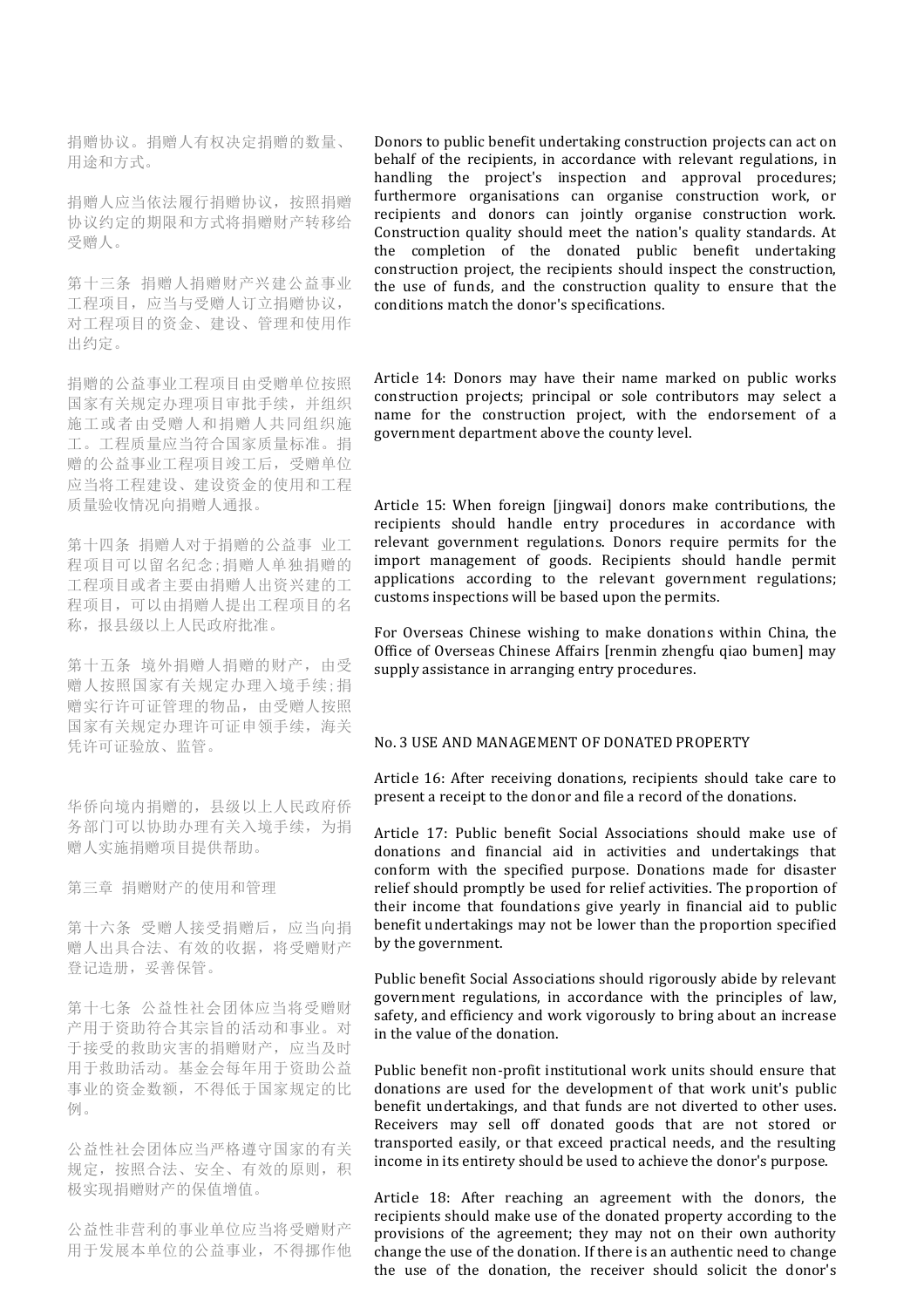用。对于不易储存、运输和超过实际需要 的受赠财产,受赠人可以变卖,所取得的 全部收入,应当用于捐赠目的。

第十八条 受赠人与捐赠人订立了捐赠协 议的,应当按照协议约定的用途使用捐赠 财产,不得擅自改变捐赠财产的用途。如 果确需改变用途的,应当征得捐赠人的同 意。

第十九条 受赠人应当依照国家有关规 定,建立健全财务会计制度和受赠财产的 使用制度,加强对受赠财产的管理。

第二十条 受赠人每年度应当向政府有关 部门报告受赠财产的使用、管理情况,接 受监督。必要时,政府有关部门可以对其 财务进行审计。

海关对减免关税的捐赠物品依法实施监督 和管理。

县级以上人民政府侨务部门可以参与对华 侨向境内捐赠财产使用与管理的监督。

第二十一条 捐赠人有权向受赠人查询捐 赠财产的使用、管理情况,并提出意见和 建议。对于捐赠人的查询,受赠人应当如 实答复。

第二十二条 受赠人应当公开接受捐赠的 情况和受赠财产的使用、管理情况,接受 社会监督。

第二十三条 公益性社会团体应当厉行节 约,降低管理成本,工作人员的工资和办 公费用从利息等收入中按照国家规定的标 准开支。 第四章 优惠措施

第四章 优惠措施

第二十四条 公司和其他企业依照本法的 规定捐赠财产用于公益事业,依照法律、 行政法规的规定享受企业所得税方面的优 惠。

第二十五条 自然人和个体工商户依照本 法的规定捐赠财产用于公益事业,依照法 律、行政法规的规定享受个人所得税方面 的优惠。

第二十六条 境外向公益性社会团体和公 益性非营利的事业单位捐赠的用于公益事 业的物资,依照法律、行政法规的规定减 征或者免征进口关税和进口环节的增值 税。

consent.

Article 19: The recipients should, in accordance with the country's relevant laws, establish adequate procedures for the management of donations lijanquan caiwu kuaiji zhidul and a system for the regulated use of donations, as well as strengthen their management of donations.

Article 20: Each fiscal year, recipients should report to the relevant government Ministry on the use, management, and supervision of donations. It is essential that at any time relevant government Ministries can conduct an audit of the properties.

Customs officials will supervise and manage reductions and exemptions of import duties on donated goods, in accordance with the law.

The Office of Overseas Chinese Affairs may participate in the management and supervision of projects sponsored by donations from Overseas Chinese.

Article 21: Donors have the right to inquire to receivers about the use and management of donations, and to put forward their opinions and suggestions. The recipients must respond truthfully to the donor's inquiries.

Article 22: The recipients must make public the conditions, use and management of donations and must accept the supervision of society [jieshou shehui jiandu].

Article 23: Public benefit Social Associations should rigorously practice economy and reduce management costs; employees' salaries and office expenses should be derived from interest on donations and other income, and be commensurate with standards specified by the government.

## No. 4 PREFERENTIAL MEASURES

Article 24: Corporations and other enterprises that under the stipulations of these regulations make donations to public benefit undertakings, will in the administration of these regulations enjoy business tax benefits.

Article 25: Individuals and private small businesses [gongshanghu] that under the stipulations of these regulations make donations to public benefit undertakings, will in the administration of these regulations enjoy personal tax benefits.

Article 26: Foreigners [jingwai] making donations of goods and materials to public benefit Social Associations and public benefit nonprofit institutional work units for use in public benefit undertakings, will in the administration of these regulations will enjoy reduction or elimination of import taxes and import procedural fees.

Article 27: The local people's government should grant support and preferential treatment to donated construction projects.

### No. 5 LEGAL RESPONSIBILITIES

Article 28: Recipients who have not solicited the donor's permission, or who have on their own authority changed the nature or use of a donation are to be ordered by a government department above the county level to correct their error, and are given a warning. If they refuse to correct their error or solicit the donor's opinion, the government may turn over the donation to another public benefit Social